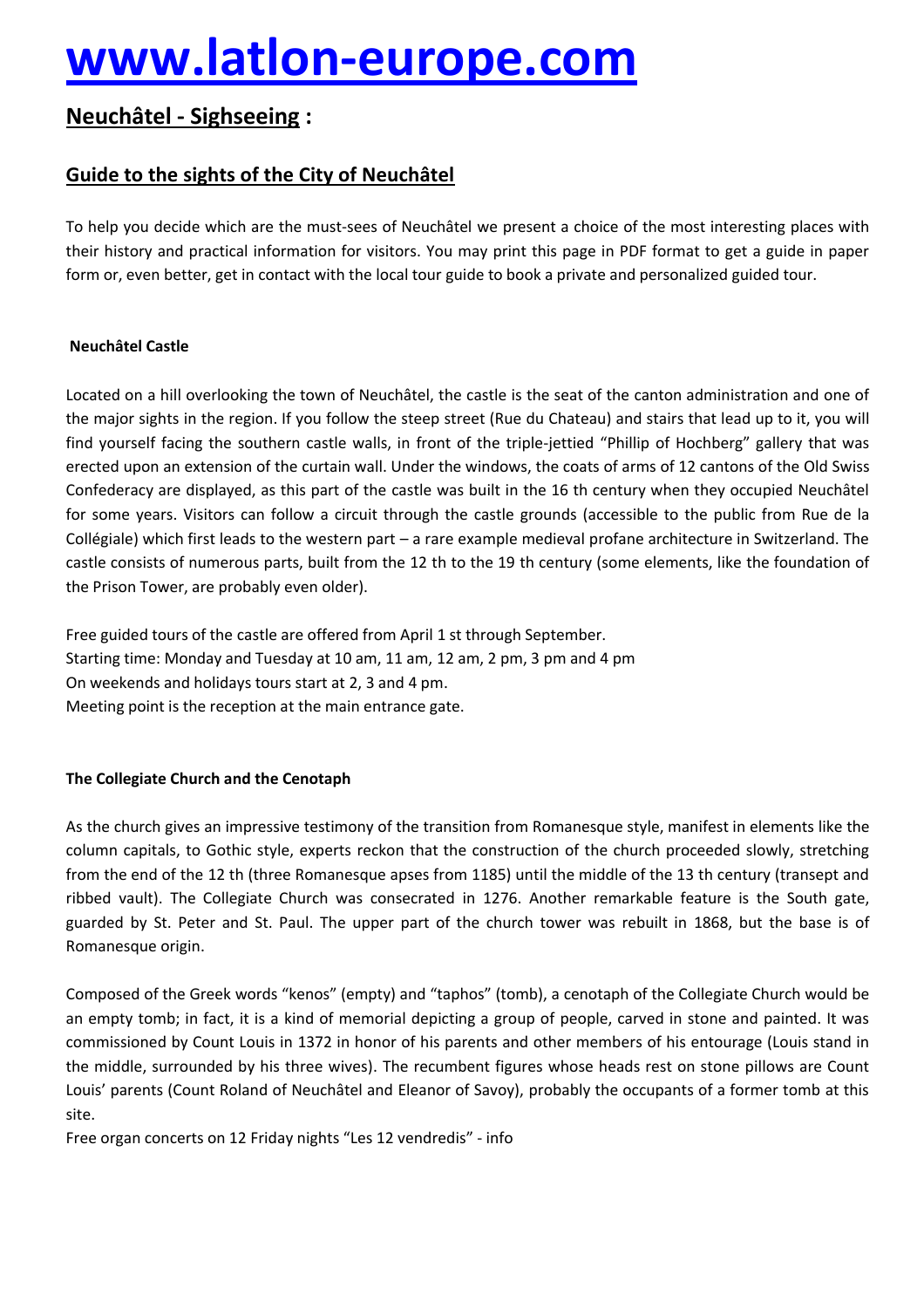#### **The Prison Tower**

The oldest building of the town was constructed in several phases. The foundations of the Prison Tower go back to the 10 th century, but the big stone blocks probably had been used before, maybe even in a structure from Roman times.

The Prison Tower is open for the public from April through September, 6 am to 6 pm. At a turnstile, visitors have to pay 1 CHF each to admire a splendid view of the town and the Alps, identifying the summits of the mountain panorama with the aid of an information board. Inside the tower, two city models of Neuchâtel allow a better understanding of how the town developed from the 15 th to the 18 th century.

#### **The Banneret Fountain and Diesse Tower**

Originally, the Banneret Fountain was the oldest existing well outside the primitive town fortifications (of which Diesse Tower is a remnant) used for watering horses and cattle. In 1581 it was redesigned by Laurent Perrenoud as we see it today. The figures are painted in a polychrome style that is very typical of Renaissance sculpture. The figures of the banneret and Justice as well as the market hall (Maison des Halles) are works of Perrenoud.

Other Renaissance fountains in NeuchÄtel :

- the Justice fountain (1547) on Rue de l'Hôpital
- the Griffin Fountain (1668) on Rue du ChÄteau
- And also the fountains on Rue des Boucheries and on Rue du Neubourg

#### **The Market Square and the Maison des Halles**

Once the farmers coming from the cantons of Berne, Vaud and Fribourg to sell fruit and vegetable in NeuchÄtel (where they were called "marmets") could get by boat directly to the marketplace, which then lay on the lakeside.

Today, the colorful market (especially on Tuesdays and Saturdays) is a good place to enjoy delicate fragrances and pristine flavors, to try and buy local products. Or simply watch the locals do their shopping or relax one of the finest terraces of town. The most gracious building of the old town doubtlessly is the market hall, Maison des Halles. Around 1570, Laurent Perrenoud built this architectural gem on ground won from the lake as a warehouse.

The most valuable market goods were stored here – on the first floor, cereals and, on the second, cloth, drapery and Indian fabrics. Don't miss to admire the details of the façade, e.g. the coat of arms of the Orléans-Longueville.

#### **The Town Hall**

The town hall, finished in 1790, is a neo-Classical building with a Palladian influence. On the eastern frontispiece Minerva and Justice can be seen, framing a blazon with the town's coat of arms, while the western side is adorned with two winged female figures symbolizing commerce and wealth. The building's great hall is open to public and often used for temporary exhibitions. Besides, a town model of 18 th century NeuchÄtel is displayed in the corridor leading to the ceremony and wedding hall on the second floor.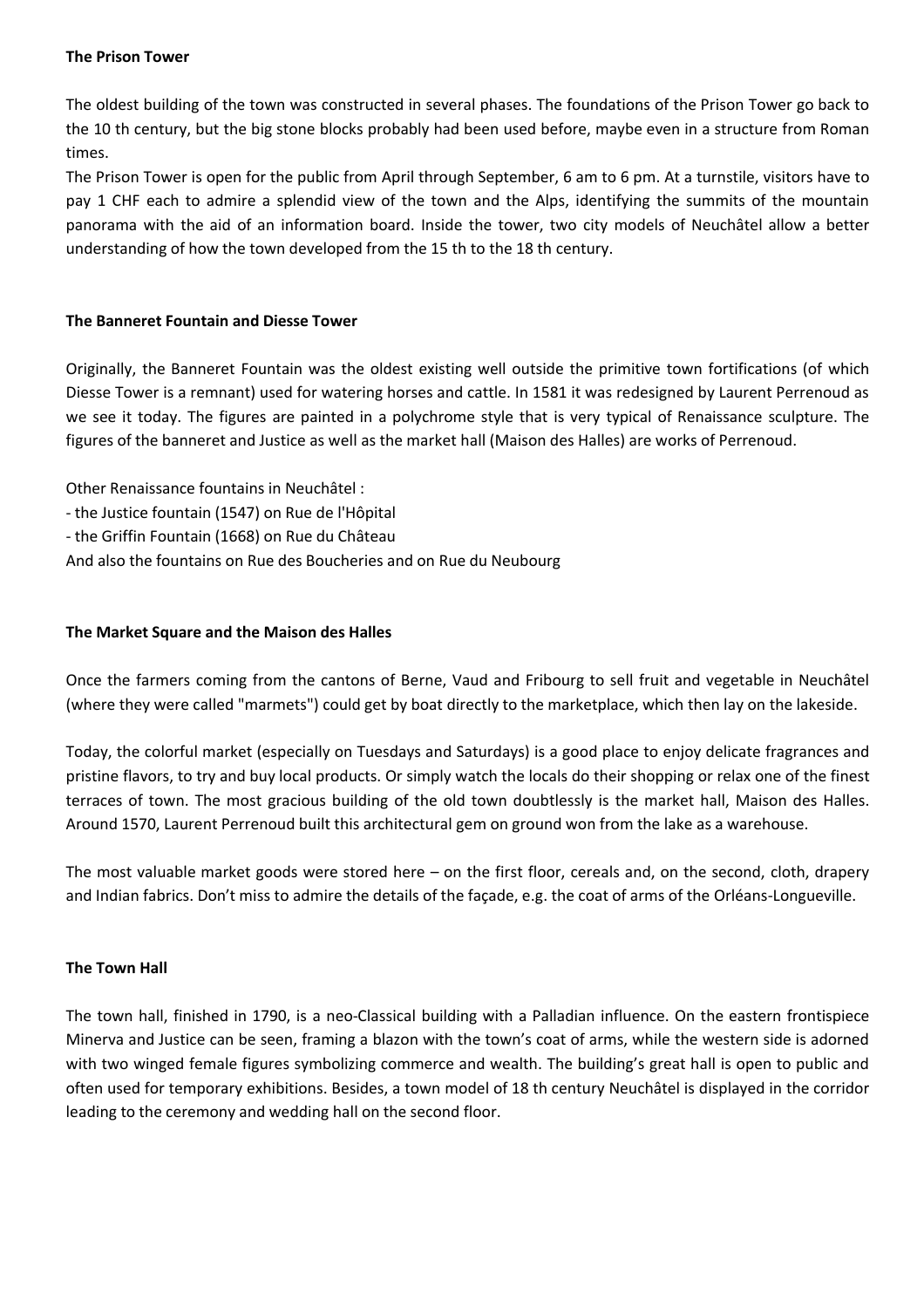#### **The Pier and Port of NeuchÄtel**

The history of NeuchÄtel is closely linked with the lake, which has always been an invitation to establish commercial contacts across its waters, but at the same time put a barrier to the growth of the town, situated at the foot of the Jura mountain range. Since the Middle Ages, NeuchÄtel has won territory from the lake, the town center moving ever further away from the lakeshore. Today, the new riparian areas contribute to Neuchâtel's quality of life offering space for relaxation and recreation, like walking or cycling (Quai Ostervald), and cultural events, besides several new beaches – the immensely popular "Jeunes Rives" (young shores).

The port of NeuchÄtel was relocated and its facilities modified several times, due to the expanding town as well as to the Jura water correction project (during the first stage from 1868-78, the lakes's water level was lowered almost three meters). From NeuchÄtel you can embark on a cruise or hire a pedal boat (pedalo) to set out on the lake. Pass by the tourist office, housed in the Hôtel des Postes, the former post office building in front of the port. On its walls, you can read the names of all countries that were members of the old Universal Postal Union, founded with the collaboration of a Neuchâtel citizen – Eugène Borel, member of the Swiss Federal Council.

#### **HÅtel DuPeyrou**

The palace-like Hôtel DuPeyrou gives an example of Prussian influence on Neuchâtel history. Erected from 1764 to 1771 for Pierre-Alexandre DuPeyrou, a friend of Jean-Jacques Rousseau, the splendorous private residence is a proof of its owner's fortune. Rousseau sought and was given refuge in Neuchâtel, then under the rule of Frederick the Great of Prussia whom he was friends with. The mansion originally lay on the lakeshore; the former greenhouse or orangery can be seen left of Ruelle DuPeyrou and the old outbuildings at the rear are still standing, too. These so-called Communs (former kitchens, stables, etc.) today house the Gallery of History, a fascinating exhibition open Wednesday through Sunday, from 1 pm to 6 pm (info).

The restaurant opens from Tuesday to Saturday.

#### **The Ladies' Bath**

Dating from the end of the 19th century, the "Bains des dames" was originally a public bath house for women and children. The building's horseshoe shape screened the bathers from prying eyes, while offering a comfortable access to the lake. Since its renovation in 2006, a restaurant called "Les Bain de Dames" occupies most of the original building. The popular place is perfect to spend a nice summer night on its terrace (reservations under +32 721 26 55).

The building also houses the water-skiing club "Ski Nautique Club Neuchâtel" that offer a quick introduction into water-skiing in 12 minutes (at the price of 30 CHF).

#### **Maison du Prussien and the Vauseyon Gorge**

To round off this introduction to the main sights of NeuchÄtel, we want to present a natural site, related to industrial history, that lies almost on the outskirts of town, but is nonetheless surprising and impressive – the Maison du Prussien (house of the Prussian) and the mills of Gor du Vauseyon, the gorge of the river Seyon.

Right in the middle of the industrial area of Vauseyon, in the rear of the valley leading to the center of NeuchÄtel, lie the deep gorges of the Seyon river, an oasis of peace and green that conceal a historic testimony unique in Western Switzerland. In 1537, a first mill in the Gor du Vauseyon was built and more were to follow. Most mills were used until the end of the 19 th century. The house "of the Prussian" – a brewery and tavern – was erected in